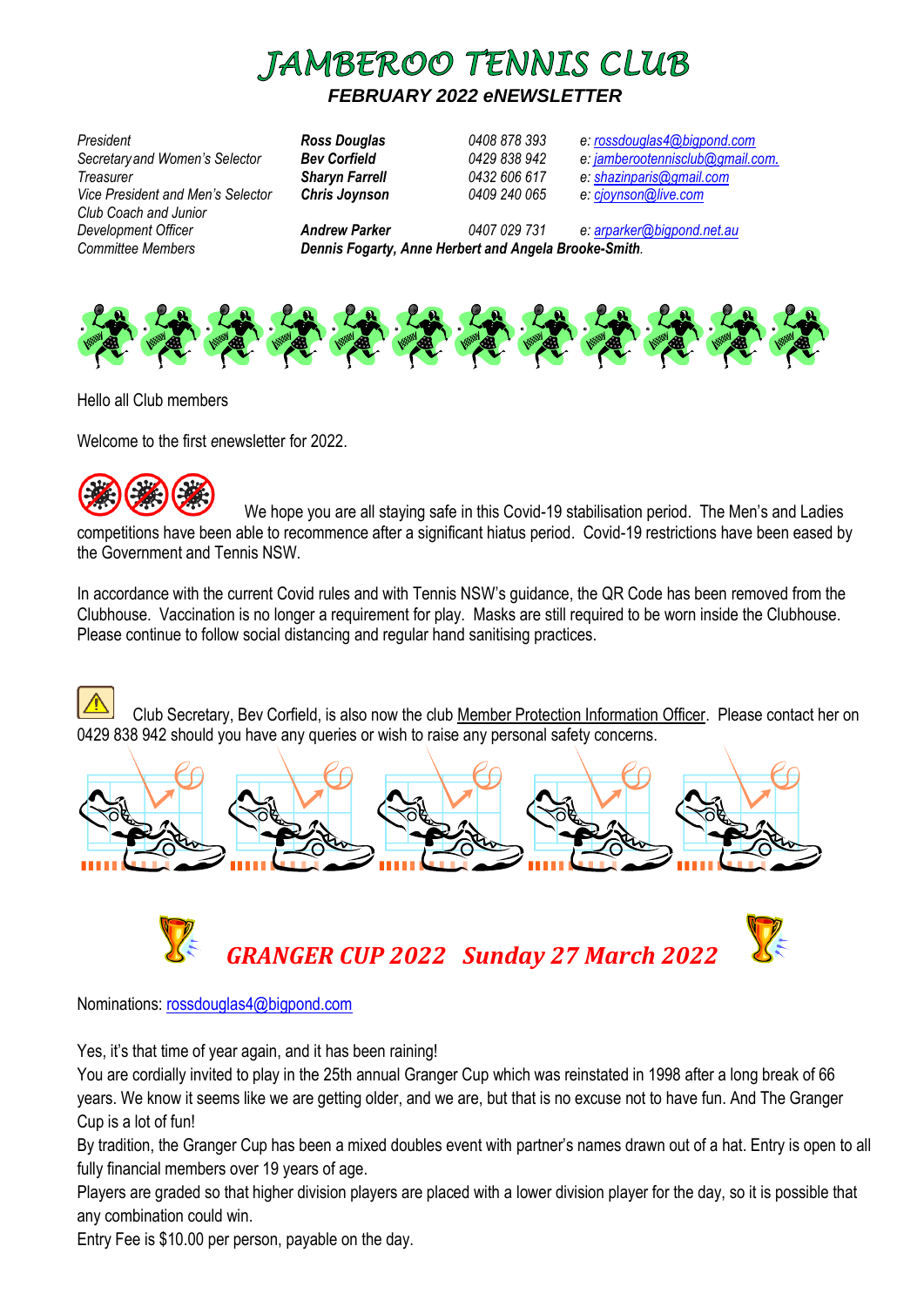## BYO lunch Entrants need to be in attendance for the draw at 9am sharp. Entries close Sunday 20 March 2022. (better get in quick!) Please email Ross if you would like to register t[o rossdouglas4@bigpond.com](mailto:rossdouglas4@bigpond.com) Ross will send a confirmation back to you. If you do not get a confirmation, then please text or phone him on 0408 878 393 Thanks

Ross Douglas and Bev Corfield





[As JTC](http://www.pngall.com/tennis-png) does not have a caretaker/supervisor, we rely upon supervising adults to ensure junior player safety. Below is some info to remind/inform you of procedures for Junior Competition at Jamberoo Tennis Club.

#### **[Court Con](https://creativecommons.org/licenses/by-nc/3.0/)ditions**

With the safety of your children being our key concern, supervising adults need to ensure the courts are clear of debris and are safe for play to proceed. Regarding water, if you can see water on the surface of the court - it is too wet and dangerous to play. If the rain is any more than a drizzle, play should be suspended. If rain continues then the match should be cancelled. IF YOU HAVE ANY CONCERNS ON THE DAY OF PLAY - PHONE ANDREW PARKER AND HE WILL ADVISE YOU AS TO HOW YOU SHOULD PROCEED.

#### **Collection of court fees and return of keys**

The home Captain (and supervising adult) is responsible for collecting \$2 from each player (including the opposition) in his/her match and putting the money in a sealed, labelled envelope or money bag. That money is then put in the secure letterbox at 36 Macquarie Street (Chris Joynson's home). Please return the key to the hook on the back of that letterbox.

#### **Final tidy up**

Ensure chairs are returned to the Clubhouse and the courts/facility are left tidy and rubbish free (red bin located outside court 1). Take all personal property home with you (please check lost property regularly).

Your Committee appreciates your assistance to help keep our Club functioning well for all users.

If you have any concerns, please contact Andrew Parker (*0407 029 731) e: [arparker@bigpond.net.au](mailto:arparker@bigpond.net.auw) )* who is happy to be of assistance.

Bev Corfield - Club Secretary and MPIO



Thanks to Lisa Geoghegan for again organising the Club Championships at the end of 2021 with great assistance from Dennis Fogarty. Please check out the Club's Facebook page to see photos of the finalists.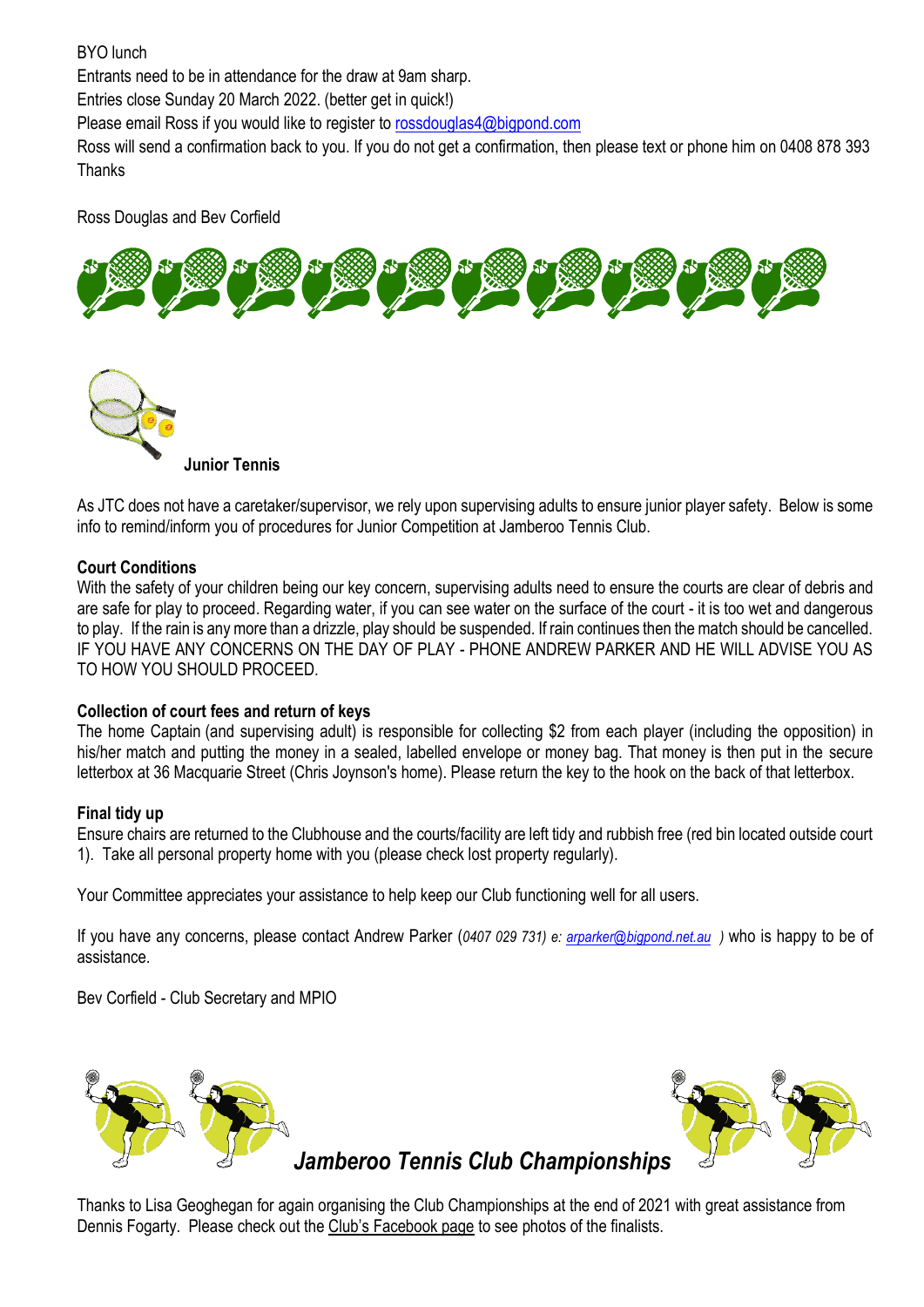Additionally, this year, all prizes were in the form of gift vouchers for local Jamberoo businesses as a way of showing support to these businesses as we all emerge from lockdown and the ongoing impact of Covid 19. Thanks to Dennis and Lisa for this initiative.



### **Annual Club Awards**

At the end of November, the following awards were presented in a modest ceremony as part of the Club Championship finals:

**Club Person of the Year** Sharyn Farrell (our long serving Treasurer)

**20 Years of Membership Awards** Donna Short Debbie Barnard

Congratulations to Sharyn and the loyal members!



Ann Vaughan

The Committee are looking for an adult Club member to clean the Clubhouse on a weekly basis. Reimbursement is \$20 per hour and we expect about 2 hours a week would be sufficient. Beth Sawtell has been doing this task for a number of years and has done a great job. If you can help with this role then please contact Ross Douglas.



#### **Successful Bunnings Sausage Sizzle**

We held a Bunnings BBQ recently, after a few years break, and were able to make a profit of \$950! Thanks so much to all the volunteers that assisted on the day. Thanks especially to Anne Herbert for organising the whole thing, which was a big job after a long break from the routine and with some late changes to accommodate.



Rebel Rewards

Should you purchase any products from the local Rebel stores, then please connect your name with Jamberoo Tennis Club, as the club can earn loyalty reward dollars. This can amount to a significant amount and we use these rewards for presentation prizes, etc.



Bev Corfield, our Club Secretary has set up a club email, which i[s jamberootennisclub@gmail.com.](mailto:jamberootennisclub@gmail.com) Please use email address this for all club correspondence with Bev.